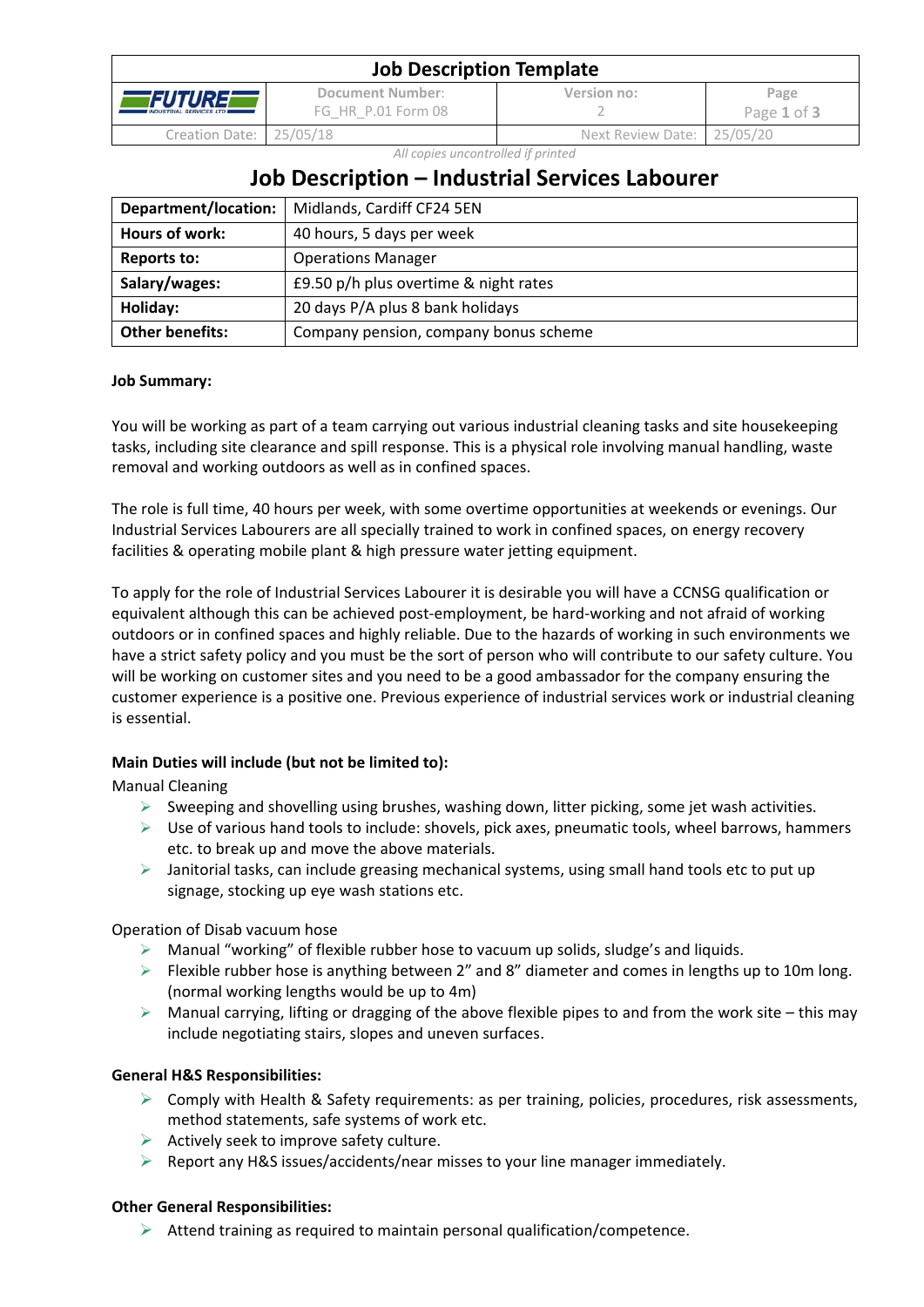| <b>Job Description Template</b>            |                                               |                            |                     |  |  |
|--------------------------------------------|-----------------------------------------------|----------------------------|---------------------|--|--|
| FUTUREE<br><b>INDUSTRIAL SERVICES LTD.</b> | <b>Document Number:</b><br>FG HR P.01 Form 08 | Version no:                | Page<br>Page 2 of 3 |  |  |
| Creation Date: 25/05/18                    |                                               | Next Review Date: 25/05/20 |                     |  |  |
| All copies uncontrolled if printed         |                                               |                            |                     |  |  |

- $\triangleright$  Comply with the Company Equal Opportunities Policy and promote equality.
- $\triangleright$  Any other duties as required by line management, commensurate with the post holder's level of training and competence.